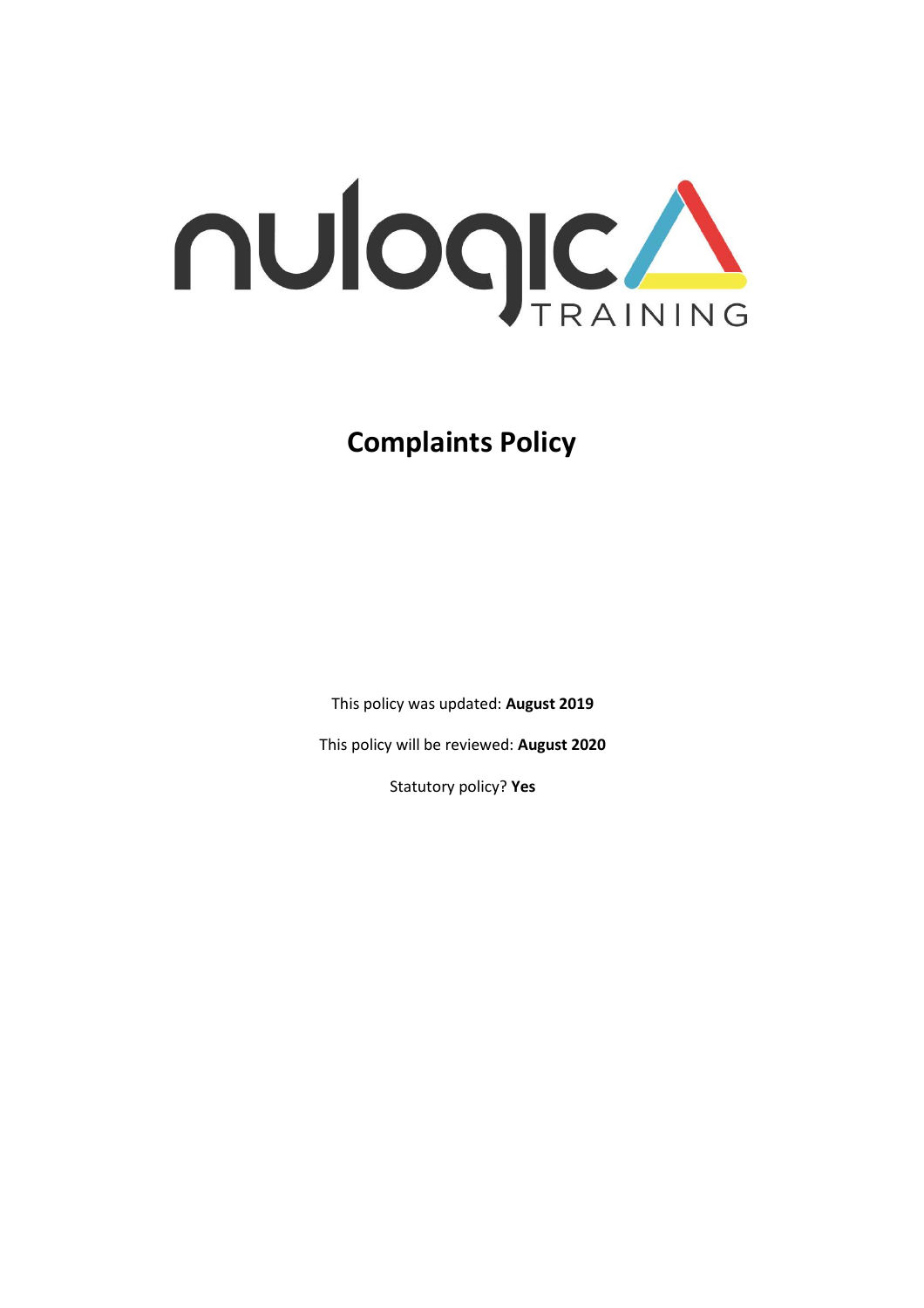#### **Introduction**

Nulogic comply with the legal requirements to deal with complaints and have the correct procedures in place when educating young people. An effective policy is also in place which all parties fully comply with.

Our policies refer to learners who attend our alternative provision. We believe that our provision provides an efficient education for all our learners. Not only just providing an excellent service but also building a positive relationship with the local authority, provisions, parent and guardians.

However, Nulogic has a duty of care under Section 29 of the Education Act 2002 to establish procedures for dealing with all complaints relating to our provision. We deal with all complaints in accordance with Nulogic's policies and procedures. All parents and guardians have the right, as a last resort, to appeal to the Secretary of State for Children, Provisions and Families, if they still feel that their complaint has not been properly addressed.

Therefore, if any parent or guardian feel unhappy with the provision Nulogic is providing referring to their child's education or has any concern relating to Nulogic, we advise the parent/guardian to speak with the Academy Manager or to the Nulogic designated Complaints Manager (Bradley Reece-Jones).

#### **Aims and Objectives**

Nulogic aims is to be fair, honest and truthful when dealing with any discretion. We give careful concern to all complaints and deal with them with professionality and efficiency. We aim to undertake any issues through dialogue and mutual understanding, and in most cases, we put the welfare of the child above all other concerns. Thus, providing a sufficient opportunity for any complaints to be reviewed and resolved.

#### **The Complaints Process**

#### **Stage One: Complaint Heard by Staff Member**

If a parent or guardian is concerned about anything to do with the education that we are providing at our provision, they should, in the first instance, discuss the matter with the Academy Manager. Most matters of concern can be dealt with in this way. All Nulogic's staff work very hard to ensure that each child is happy at our provision and that they are making good progress. They always want to know if there is a problem so that they can act before the problem seriously affects the child's progress. All parental concerns are logged and then referred to our designated Complaints Manager (Bradley Reece-Jones).

If a parent or guardian feels that they would have difficulty discussing a complaint with a member of Nulogic's team, the parent/guardian will be able to approach a member of staff and ask for the Complaints Manager and can directly approach the complaint with them. Should a parent or guardian wish to discuss their complaint with the Complaints Manager, they should contact Nulogic's head office where a mutually convenient meeting appointment will be arranged.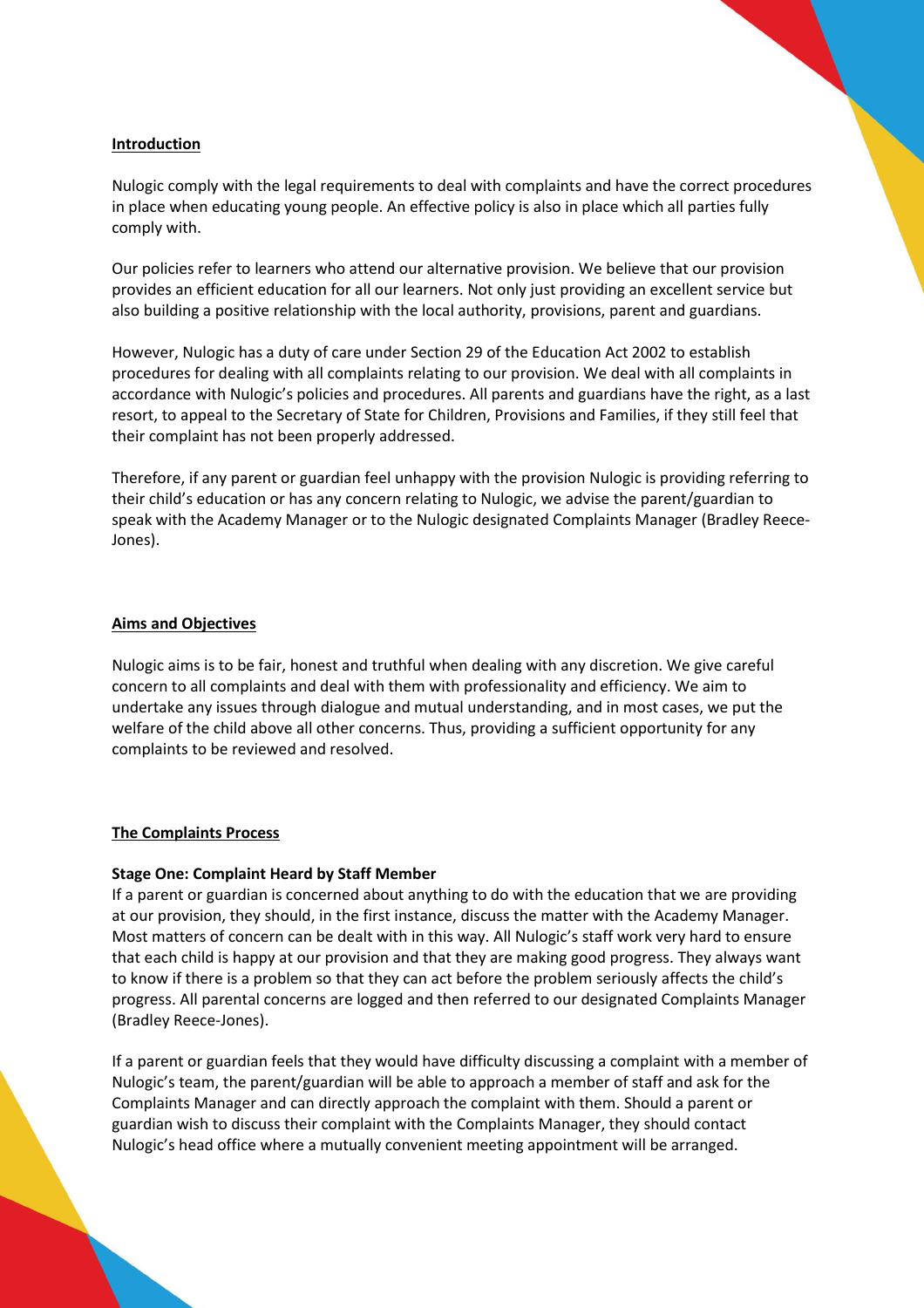Nulogic ensure all members of staff are trained to a high standard to eliminate the complaint being referred on. When a parent/guardian makes their first approach regarding a complaint to Nulogic, they will be directed to the appropriate member of staff if the member of staff feels that is the necessary way forward.

Should a parent/guardian have a complaint about the Complaints Managers, they should first make an informal approach to Nulogic's head office and speak to the Complaints Regulator (Aron Wint), who will do all he can to resolve the issue through a discussion with the provision and the parent/guardian. If a parent or guardian is unhappy with the outcome they can make a formal complaint as outlined below.

## **Stage Two: Complaint Heard by Complaints Regulator and Complaints Manager**

If the parent or guardian feels the situation has not been resolved after making contact with the Academy Manager, or that their concern is sufficiently serious, they should make an appointment to discuss it with the Nulogic's Complaints Regulator or with the Complaints Manager. Both the Complaints Regulator and Complaints Manager take each individual case very seriously and will investigate each case thoroughly. The Complaints Manager may delegate the task of collating the information to another Nulogic staff member, but not the decision on the action to be taken. Most complaints are normally resolved at this stage.

## **Stage Three: Complaint Heard by Director's Complaints Appeal Panel**

If the steps above fail to be resolved the issue should be made in a formal method to Nulogic's head office. This complaint must be made in writing, stating the nature of the complaint and how the provision has handled it so far. The parent/guardian should send this written complaint to the Director's Panel in a sealed envelope.

The Nulogic Director's panel will indicate at the beginning how long they expect an investigation to take which would preferably be no longer than 20 working day. Nulogic may need to investigate more serious complaints with some detail, therefore more essential time may be needed to complete. Directors may feel it would be necessary to arrange a meeting to review the complaint and request the complainant(s) to attend the meeting so that they can explain the issues in more detail. Nulogic will give at least three days' notice prior to the meeting for all parties.

The panel can:

- Reject the complaint in whole or part;
- Support the complaint in whole or in part;
- Decide on the appropriate action to be taken to resolve the complaint;
- Advise changes to the provision or procedures to ensure that problems of a similar nature do not recur

In convening the appeals panel, the Directors' will ensure that no Director sits on the panel if they have had a prior involvement to it. They will also try to ensure that there is a cross-discussion section of the categories of Directors' and are sensitive to way out of race, sexuality and religious affiliation.

After listening to all parties and all the evidence, Directors will consider their conclusion and inform the parent or guardian about the event in writing. The Directors will do all they can at this point to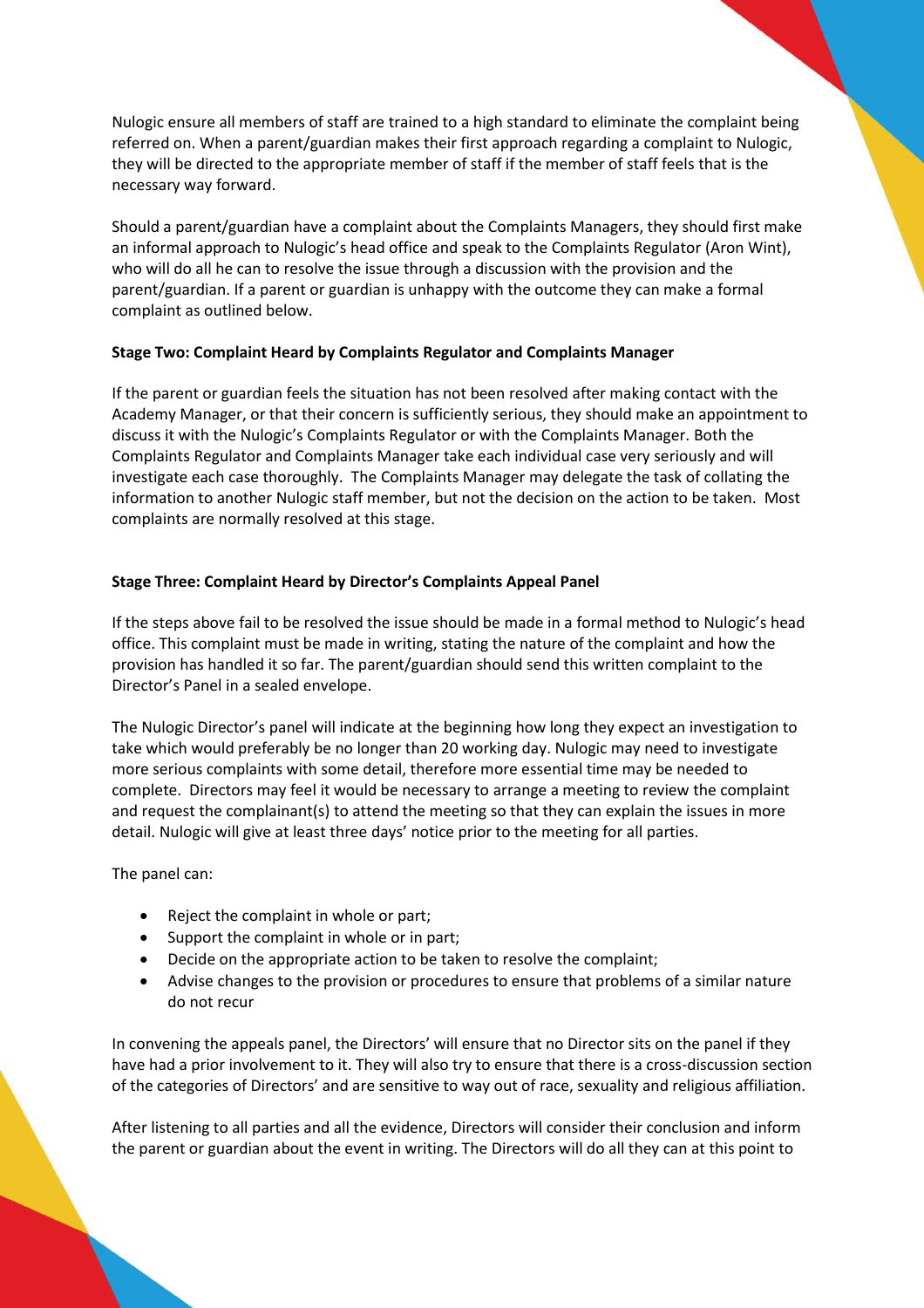resolve the complaint to the parent's or guardian's gratification, and they will also update the Complaints Manager of the outcome.

If any parent or guardian is still not gratified that the complaint has been dealt with accurately, then they are entitled to appeal to the Secretary of State for Children, Provisions and Families, DFE, Sanctuary Buildings, Great Smith Street, London, SW13BT.

### **Monitoring and Review**

The Directors monitor the complaints policy and procedure to ensure that all complaints are handled properly.

The Complaints Manager logs all complaints received by the provision and records how they were resolved. Directors examine this log on an annual basis**.** 

Directors consider any local or national assessments that affect the alternative provision complaints process and make any modifications necessary to this policy. This policy is made available to all parents and guardians which means they can be properly informed about Nulogic's complaints process.

## **APPENDIX 1**

Nulogic's Complaint Concern Form.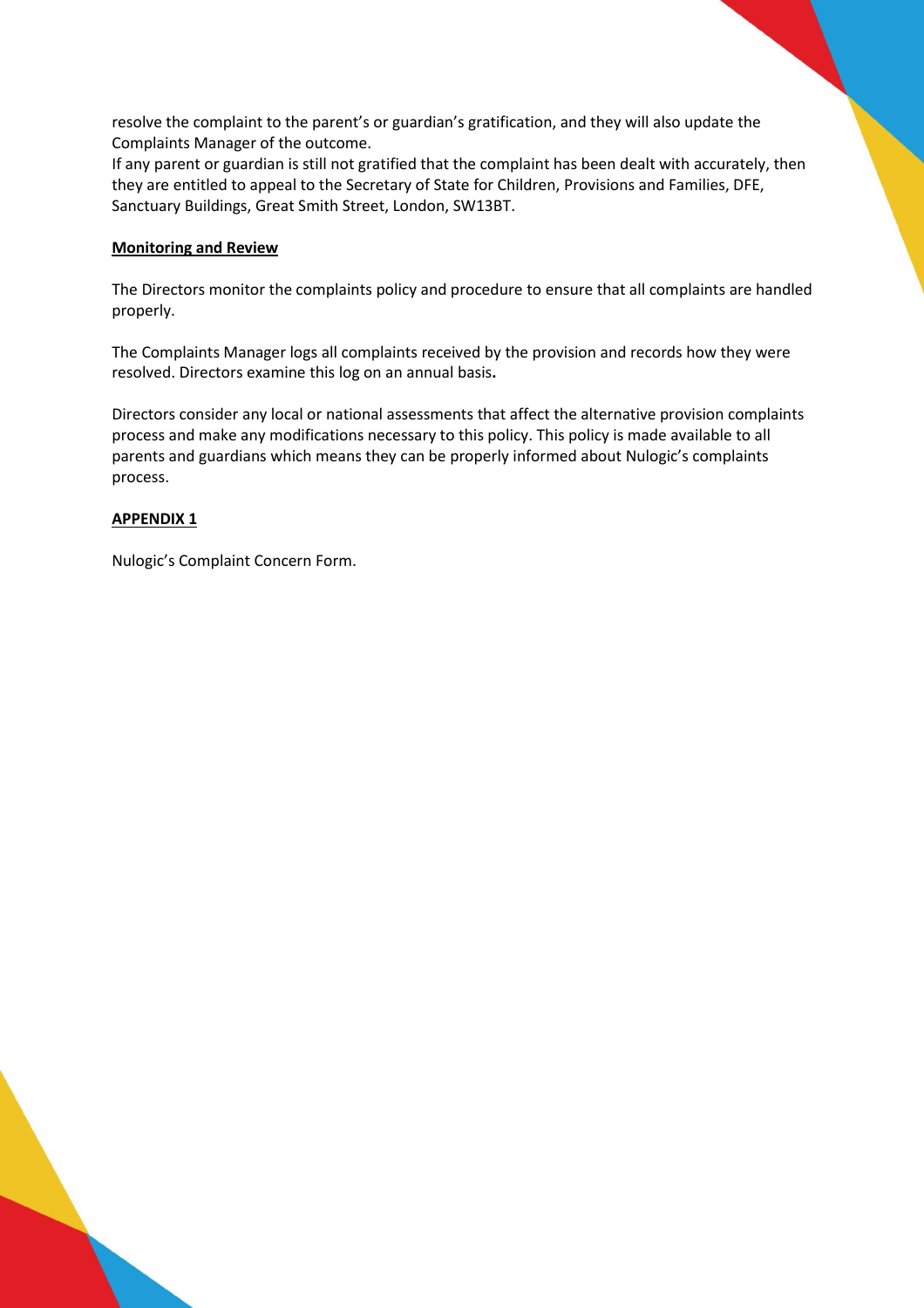

## **Nulogic's Complaints Concern Form**

| Member of Staff Receiving the Complaint: |  |
|------------------------------------------|--|
| Name of Learner:                         |  |
| Date/Time of Complaint                   |  |

# **Complaint:**

**Action Taken by the Provider:**